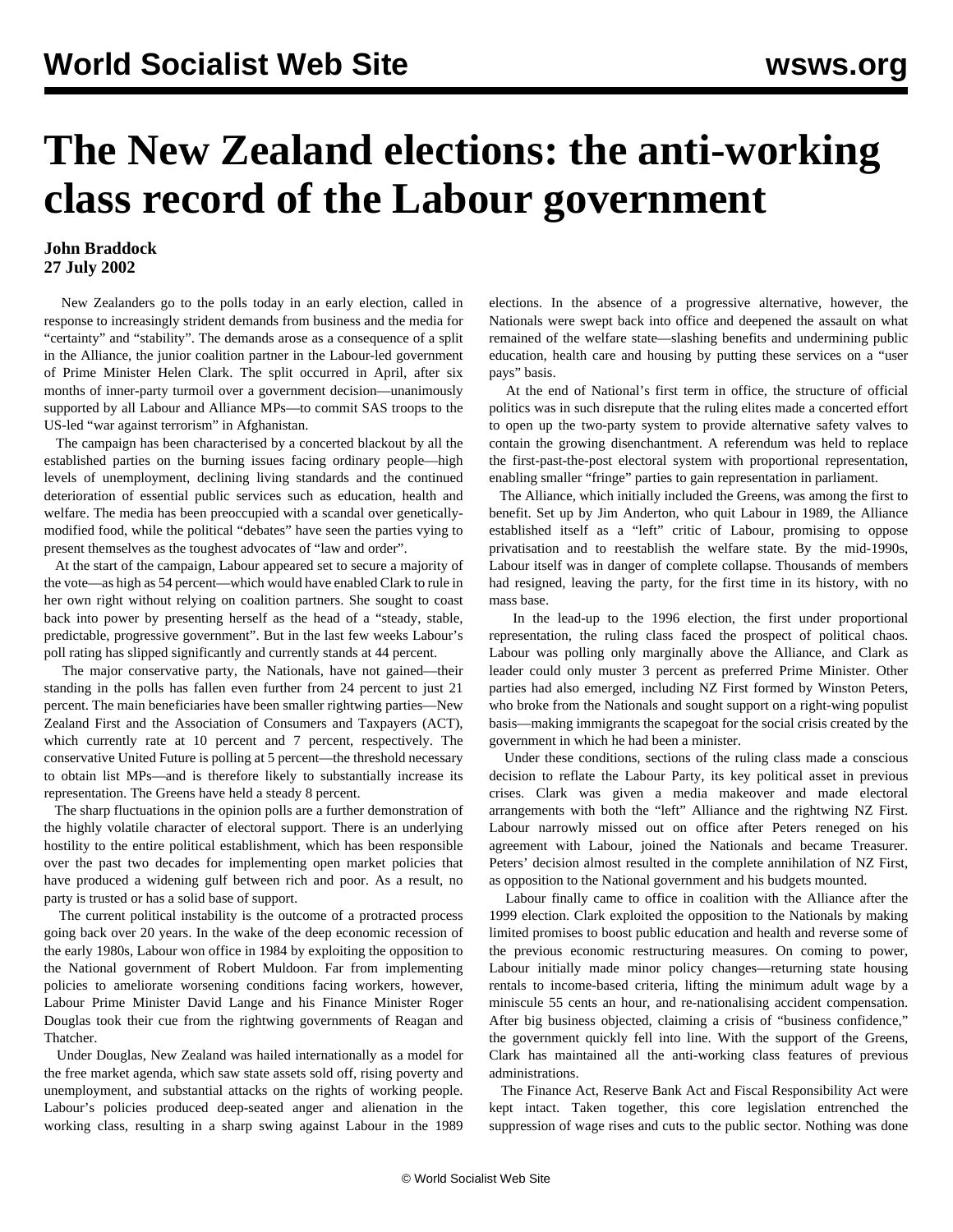to reverse earlier policies—most significantly the cutbacks to social welfare that were instrumental in condemning thousands of beneficiaries to abject poverty. Labour reduced state sector spending as a percentage of GDP to a 25-year low. Its 2002 budget returned a surplus of \$2.3 billion—the first since 1996-7 when the National's notorious "dry" Finance Minister Bill Birch directed policy.

 Following September 11, Labour cemented its position as the preferred party of the ruling elites by swiftly offering a contingent of SAS troops to support Bush's "war against terror". Participation in the war in Afghanistan was then used by the entire political establishment to justify a sharp turn to the right in both foreign and domestic politics. In the name of preventing terrorism, new security legislation now before parliament will give the state significantly expanded powers to act against individuals and organisations.

 The attack on basic democratic rights has also flowed onto the treatment of refugees. A High Court decision recently found the government in breach of the UN Convention on Refugees. The court ruled that while it has some powers to detain asylum seekers, the government has been systematically holding everyone who arrives in the country seeking refugee status. Between September 2001 and January 2002, 208 of 221 people claiming refugee status were held in indefinite detention in Mount Eden prison and the Mangere refugee centre and most are still there. Prior to September 11, fewer than 5 percent of asylum seekers were held. The government is currently appealing the ruling.

 Attacks on democratic rights and beefed up "law and order" measures are the response of the Clark government to the growing social crisis that its policies have helped create. In every area of social policy, conditions have worsened under the Labour-Alliance coalition. The Alliance has abandoned its previous promises to restore free education and health care. Its only claim to have bettered the lot of workers is the introduction of 12 weeks paid parental leave. After strenuous employer opposition to footing the bill, the coalition agreed to fund the leave out of general taxation. Given the government's tough budget, this means a subsidy for employers at the expense of other social services, which are in tatters.

 **Health:** The state-funded health system is rundown and in acute crisis. All the district health boards (DHB) are in debt, the worst being the Auckland DHB with a \$72 million deficit this year, predicted to rise to \$86 million in 2003. Funding restrictions mean chronic staff shortages and cuts to services, producing long waiting lists and public health breakdowns. One of the most significant has been the chronic deficiencies of the national cervical cancer screening program, which provoked an outcry and finally forced the government to initiate a public inquiry.

 **Schools:** Cutbacks under the Nationals to staff numbers and operating budgets have not been restored. Resistance among teachers to declining conditions, falling real wages and increased workloads provoked a 16-month contract struggle, which saw teachers reject a series of government-union deals and continue to strike through the election campaign.

 **Tertiary education:** Almost all universities and polytechnics are running deficits, undermining their ability to maintain teaching and research standards. Despite Labour's decision to suspend interest payments on student loans until the completion of courses, the entire tertiary fee structure remains intact. Individual student loan repayments now typically run to between \$30,000 to \$40,000 on graduation. Total indebtedness is now over \$5 billion. While running down publicly-owned institutions, the government has massively expanded funding to private education providers.

 **Wages and employment:** According to figures in the *Sunday Star Times*, wage increases have been less under Labour than under the previous National government. Over the last year real wages fell—an average rise of 2 percent was less than the inflation rate of 2.6 percent. Most people are now being forced to compensate by working longer—seasonally-adjusted total paid hours rose by 4.7 per cent on average last year. While the Clark government claims to have lowered unemployment levels, most of the jobs have been low-paid, part-time and casual.

 **Industrial safety:** During 2001, a record number of 73 work-related fatalities occurred, one of the highest rates per head of working population among OECD countries. Yet the government has failed to pass tougher occupational health and safety legislation, which employers have attacked as being too "prescriptive" and "punitive". The high level of industrial deaths exposes the hypocrisy of all the parties over "soaring violent crime" levels. The murder rate in New Zealand is still well below the level of workplace deaths—yet employers are rarely prosecuted over the lack of adequate safety measures.

 **Social inequality:** The most recent Statistics NZ study published in 2000 found that 20 percent of the population and a third of all children are living below the poverty line. A study into poverty and children's health in 2001 drew attention to the "inexorable upward trend" of "Third World diseases" linked to poverty and overcrowding in the country's largest city, Auckland. At the same time, according to recent "Rich List" calculations, the combined wealth of the country's richest 100 individuals has risen to \$NZ12.8 billion—a 17.4 per cent increase in the past year alone.

 Statistics NZ found the highest levels of poverty among Maoris, 28 percent, Pacific Islanders, 38 percent, and immigrants and refugees, 42 percent. In the leadup to the 1999 elections, Labour pledged to improve the economic position of Maoris in a bid to win back the Maori vote that it lost to NZ First in 1996. In government, however, Labour quickly dropped its "Closing the Gaps" initiatives under pressure from business interests.

 Instead, Labour has pushed for the creation of new Maori businesses, only accentuating the divide between rich and poor within Maori communities. The South Island based Ngai Tahu tribe, for instance, which has interests in the Sealord fishing company, operates an extensive business structure controlled by a group of 23 managers each earning over \$100,000 per annum. Its CEO receives \$310,000 a year while the median income for tribal members is just \$14,147—less than the minimum adult wage.

 In order to enforce its pro-business agenda, the Clark government has relied heavily on the union bureaucracy. Labour replaced the National government's Employment Contracts Act, with its emphasis on individual employment agreements, with a largely union-designed Employment Relations Act (ERA). The ERA significantly boosted the position of the unions in industrial bargaining by giving them the sole right to negotiate collective contracts. It retained harsh penalties against striking and strengthened the hand of union leaders against the rank-and-file by preventing negotiators, in the name of "good faith," from revealing details of talks to union members.

 The union bureaucracy has repeatedly rescued the government over the last three years. In September 2001, Ansett Airlines, the Australian subsidiary of Air New Zealand, collapsed, threatening to take its parent company with it. The NZ Council of Trade Unions (CTU) stepped in to insist that neither Australian nor New Zealand workers take any action to jeopardise the viability of Air NZ. The CTU leaders conducted no campaign to defend jobs and called on workers to make whatever sacrifices were necessary to ensure the airline could "keep flying".

 The Labour government has also relied on the health and education unions to hold down pay claims. In February, over 3,000 nurses in Canterbury took an unprecedented vote to strike for 15 days over pay. Health Minister Annette King insisted that local health boards had to settle the dispute within their existing budgets. Before the strike even began, the NZ Nurses Organisation struck a deal that achieved King's objective. The Clark government made similar demands on the secondary teachers' unions, saying there was no extra money to settle the protracted pay